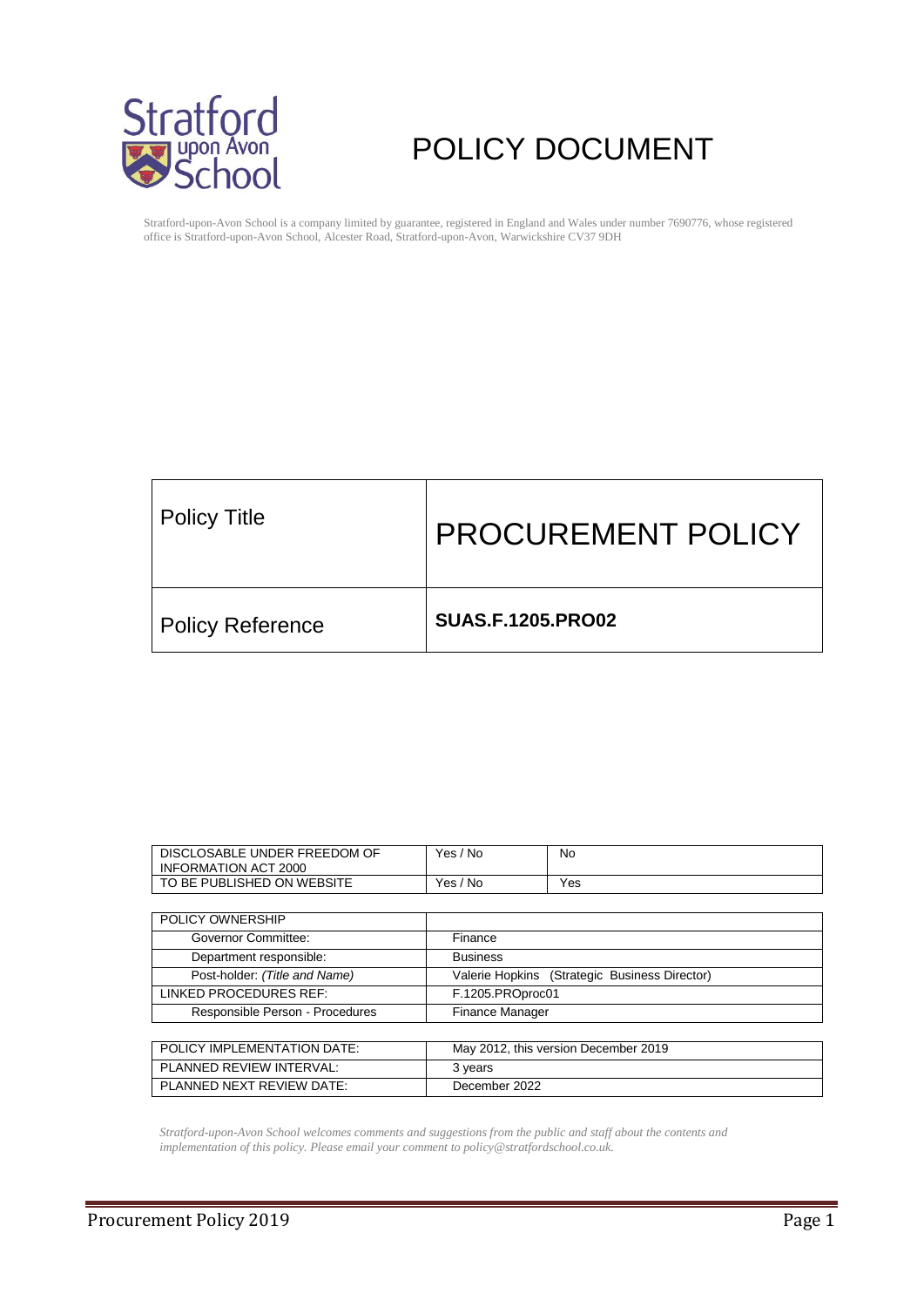## *i POLICY OUTLINE*

*Stratford-upon-Avon School (SuAS) purchases non-staffing goods and services to the value of approximately £2,000,000 per annum.*

*The academy wants to achieve the best value for money from all its purchases. It is essential therefore to obtain what is needed in the correct quality, quantity and time at the best price possible, and to demonstrate the procurement decision to be Best Value (Most Economically Advantageous).*

### *ii PURPOSE*

*The purpose of this policy is to define the obligations and strategic intentions of Stratford-upon-Avon School, the Academy Trust, in ensuring that:*

- *Purchasing decisions are demonstrably ''the most economically advantageous'';*
- *Compliance with legal and statutory requirements is assured;*
- *Staff responsibilities are allocated so that procurement is efficient, effective, robust and fair;*
- *An ethical and sustainable context, broadly in line with the school's ethos, is maintained.*

### *iii IMPLICATIONS OF POLICY*

*Compliance with the requirements laid out in the Department for Education's Financial Handbook for Academies, and thus with Stratford-upon-Avon School's Financial Regulations Manual. There are no significant implications for health and safety, risk, staff training, nor budget.* 

### *iv EQUALITY ANALYSIS*

*Every policy, at the outset and when any significant amendment occurs, will be the subject of an Equality Analysis (EA) completed by the policy writer, which should be circulated to all those being consulted, with the draft policy.*

### *v CONSULTATION*

 *Consultation will be with all staff holding significant financial responsibilities, prior to presentation for approval by the Governing Body (Finance Committee).*

### *vi PROCEDURE*

*Procedure is the method by which the strategic intent of the policy is realised, and is thus an 'instruction manual' on how the policy outcome is to be achieved.* 

*The procedure which supports this policy is an independent document, for internal use by Academy staff. The procedure reference is shown on the Policy Identification Page.*

*The development or amendment of the procedure is at a tactical / operational level. There is therefore no necessity for active referral to the Governing Body unless the policy intent has been altered.*

*If there is significant change to the procedure element of the policy there may be a requirement to engage in the consultation process and refer to the Governing Body.*

### *vii RELATED POLICIES AND PROCEDURES*

- *Financial Regulations Manual (procedure)*
- *Procurement Procedure*

#### *viii DOCUMENT HISTORY*

*The policy will be subject to regular review once ratified by the Governing Body. The history of the policy will be recorded using the chart following.*

| Date             | <b>Author /Reviewer</b> | Amendment(s)                                                                                                                                                                      | Approval/ adoption                      |
|------------------|-------------------------|-----------------------------------------------------------------------------------------------------------------------------------------------------------------------------------|-----------------------------------------|
| May 2012         | V Hopkins               | Policy creation for academy                                                                                                                                                       | May 2012                                |
| January 2013     | V Hopkins               | Minor updates of nomenclature.<br>Policy intent unchanged.                                                                                                                        | 15.1.2013                               |
| <b>July 2015</b> | <b>K</b> Cullimore      | Minor<br>intent<br>updates,<br>policy<br>unchanged (subject to change<br>following publication of changes to<br>public sector procurement<br>regulations Policy intent unchanged. |                                         |
| January 2018     | V Hopkins               | Additional para on MIS procurement                                                                                                                                                | 5 <sup>th</sup> Feb 2018 Finance<br>Com |
|                  |                         |                                                                                                                                                                                   |                                         |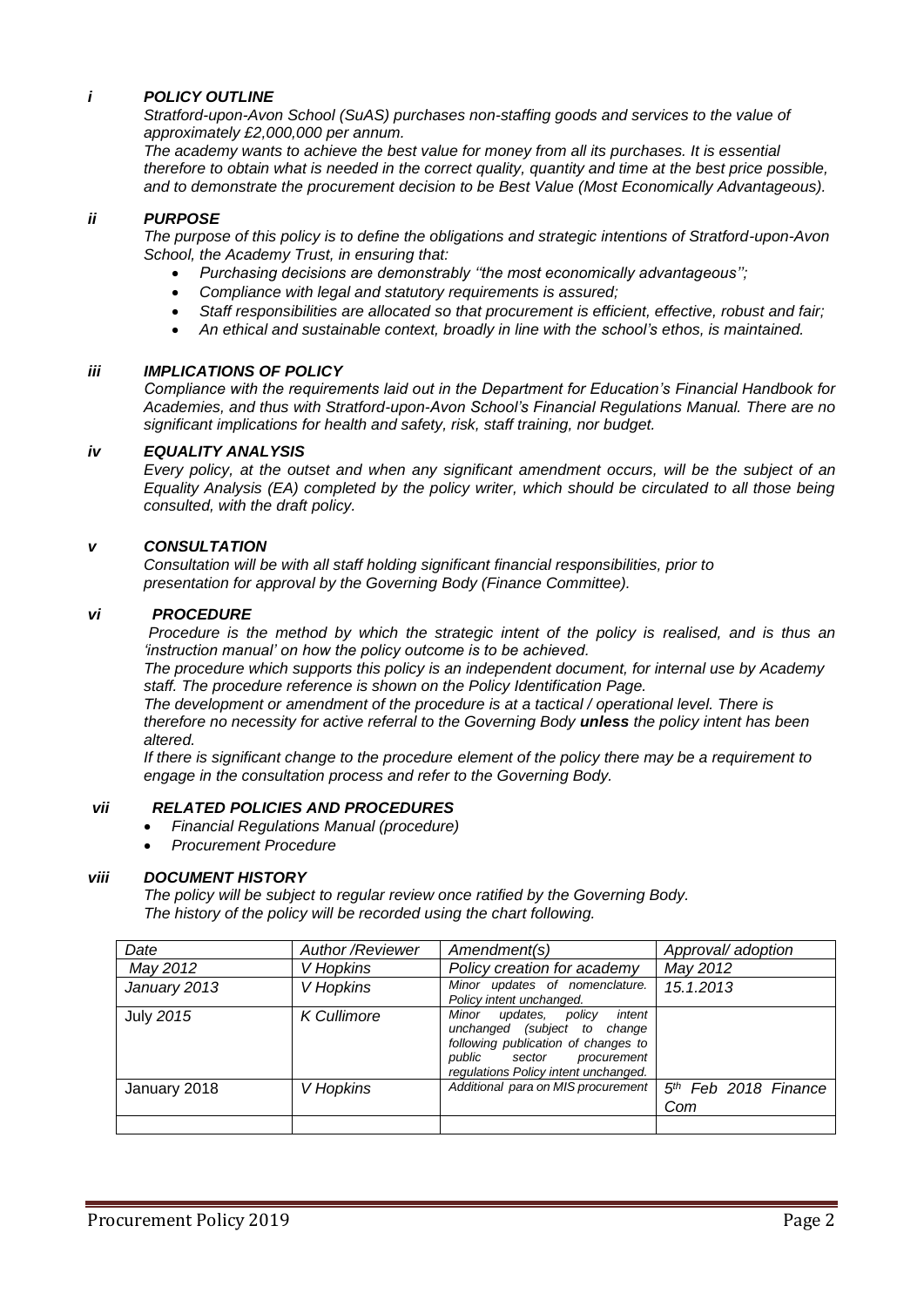# **POLICY STATEMENT**

A large proportion of purchases will be paid for out of public funds and it is necessary to maintain the integrity of these funds by following the general principles of:

## **Probity**

It must be demonstrable that there is no corruption or private gain involved in the contractual relationships of the academy;

## **Accountability**

The academy is publicly accountable for its expenditure and the conduct of its affairs;

# **Solvency**

In addition, as a registered company, it is essential that SuAS remains solvent.

# **1.0 Categories of Expenditure**

Expenditure can be described as discretionary or obligatory, and so the level to which it is reasonable and possible to source a keen price differs accordingly. Furthermore, the principle of materiality will apply, in that the level of effort and amount of time (and therefore cost) put into obtaining quotes and assessing best value must be in proportion to the price expected to be paid.

# 1.1 **Obligatory Expenditure**

Obligatory Expenditure includes that over which there is no choice whether or not to purchase the goods / service. That said, it should be both possible and desirable to influence the amount paid for these goods / services. Examples of such expenditure include

- Rates
- Gas
- Electricity
- Water and Sewerage
- Insurance
- Examination fees.

It should be ensured that valuations are up to date and accurate, together with usage of resources being controlled and efficient. Robust procedures should be in place to govern and challenge systems and working practices, such that there is absolute confidence that spending is well-controlled with regard to these obligatory categories of expenditure.

# **1.2 Discretionary Expenditure**

- 1.2.1 Discretionary Expenditure includes that over which there is a choice whether or not to purchase, and as such should normally be referenced in the School Development Plan and / or other development or action plans. Examples of such expenditure include
	- Department (subject) development plans;
	- ICT Strategic Plan:
	- Facilities development plan (including decorating and maintenance programmes);
	- Staff Training plan;
	- Staffing and workforce plan
	- Service development plan (e.g. Catering, Lettings);
	- Marketing and Communications Plan;
	- Corporate and Business Development.
- 1.2.2 As part of the budget setting process, these plans will be costed and the benefits of activities expressed, such that a cost / benefit assessment can be made. From this, the proposals for expenditure will be prioritised according to the overall budget available for discretionary spend.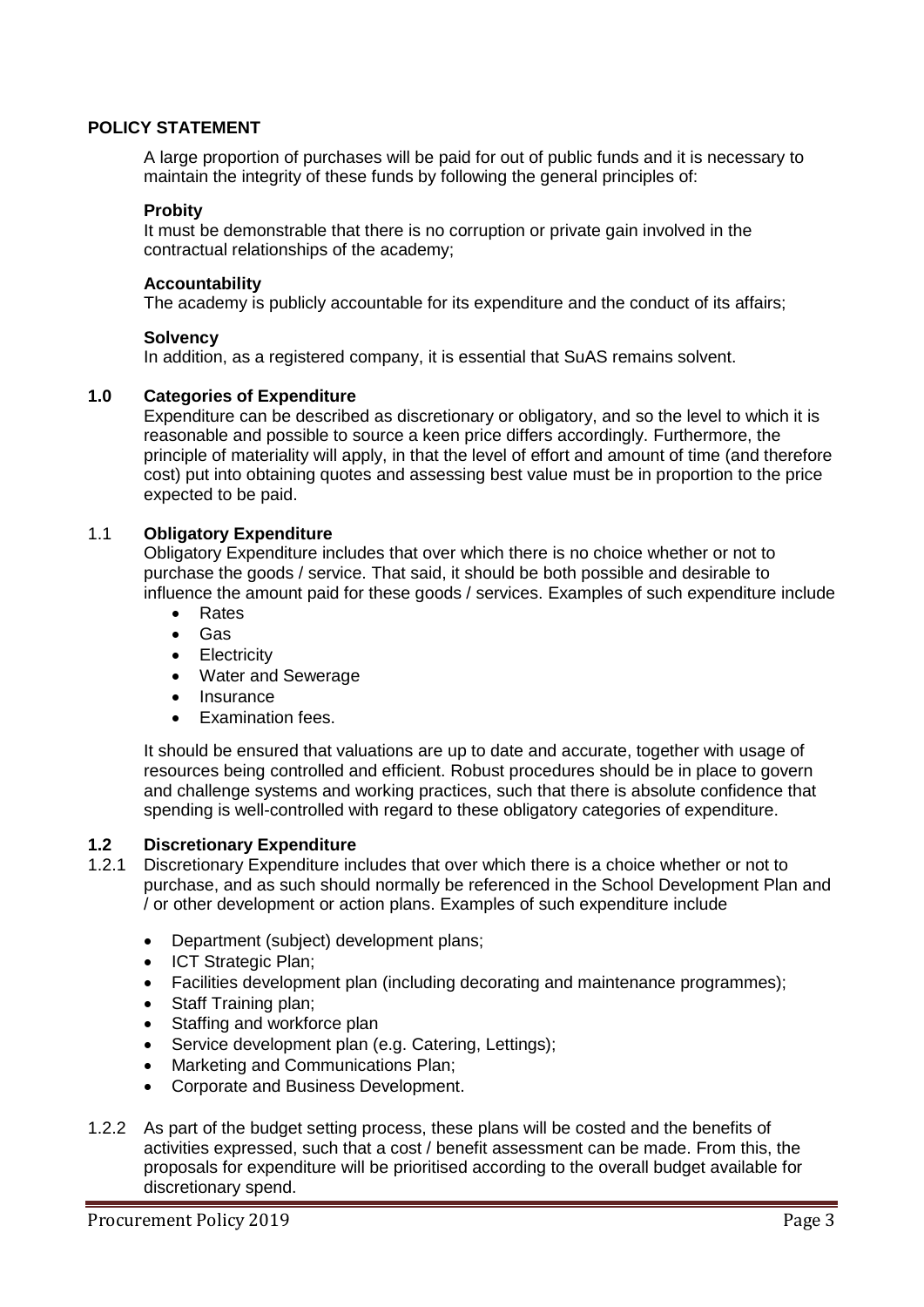1.2.3 Budget holders are responsible for obtaining quotes, where necessary in conjunction with Finance staff, within the structured rules which are described fully in the *Scheme of Delegation (as contained in the Financial Regulations Manual)*. In so doing, appropriate controls and checks are incorporated into the process to minimise risk of fraud, collusion or bias as well as ensuring Best Value is achieved.

# **2.0 Choosing Suppliers**

- 2.1 In normal circumstances, for straightforward purchases, suppliers from the current approved list should be selected, as included in the Finance system. This is because they are tried and tested, known to be reliable and financially secure.
- 2.2 If a new supplier is to be used, details are to be passed to the Finance department, who will undertake relevant investigation and necessary financial checks, and, where appropriate, add to the approved list in the Finance system.
- 2.3 Where evidence can be provided of a broad choice, keen pricing and appropriate quality of product or service, use may be made of consortia or organisations which act as gatekeepers to a wide range of contracts with individual suppliers, all of which are pretendered. Examples of such organisations include The Eastern Shires Purchasing Organisation (ESPO) and the Office of Government Contracts (OGC).
- 2.4 A balanced judgment must be made on the most appropriate procurement route, with respect to the consortia advantages, the impact on staff time, the benefits of using local suppliers, and the most economically advantageous route (''MEAT'')
- 2.5 Where appropriate, specific consideration should also be made for the use of local suppliers as this involves a number of benefits:
	- Support for local economy
	- Reduction in air miles or road miles
	- Ease of resolution of problems / returns.
	- After sales service.
	- Incentive for a high quality service, as local reputation is paramount for the supplier.

It should be normal practice that, subject to the appropriate checks carried out by the Finance department, efforts should be made to seek quotes from local suppliers wherever possible.

- 2.6 It is essential that relationships with suppliers are objective and professional at all times, so that poor or failing service or unexplained price rises can always be properly challenged or responded to.
- 2.7 From time to time, the market must be tested, particularly when SuAS uses a particular supplier regularly. Price lists and alternative quotes should be obtained, so that the decision to remain with a supplier can be evidenced. As a general rule, this exercise will either form part of the contract renewal process or be performed on a periodic basis.
- 2.8 It is accepted that there can be advantages in staying with a particular supplier, usually when the service provided includes an element of advice, guidance or training. A good advisory service instils confidence in those using the service, and making a change to an alternative supplier on price grounds can lead to loss of the personal, confidence-inspiring element. However, in any such case, if opting not to change to a provider who offers a lower price, it is essential to be clear on the reasons, and for them to be documented appropriately. This is the responsibility of the budget holder, who should expect to be prompted by a member of the Finance team as part of the procurement procedure.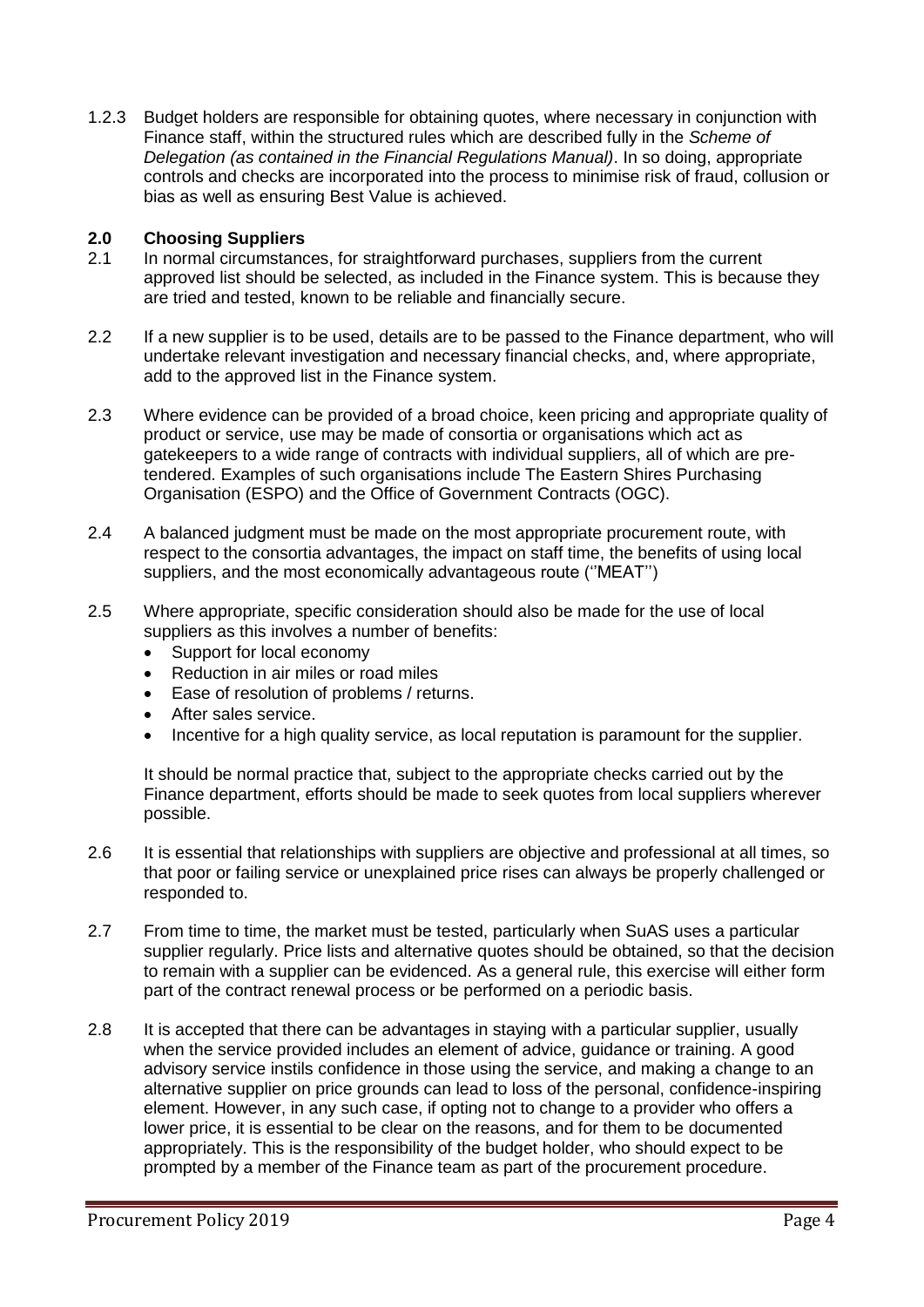- 2.9 This procedure should also include safeguards and checks that challenge all situations when a quote other than the lowest is accepted, and for sampling purposes against other quotes, to rule out risk of fraud, collusion, bias, mutually comfortable relationships with suppliers.
- 2.10 Special circumstances apply to purchase of Management Information Systems, which are essential and fundamental to the smooth running of the school and form the basis of communication, student records, information on performance etc. Given the level of upheaval associated with MIS implementation, a school would typically expect to select an MIS to have longevity well beyond the usual contract period of 3 years. Safeguards are necessary at the selection stage, including comprehensive research, preparation and an initial contract of 3 to 4 years. Then, at the renewal stage, unless the system has very clearly been outpaced by other options or context has changed, the school will wish to renew without going to the market or undertaking significant research. The renewal must be discussed and approved by Trustees in line with the Scheme of Delegation. The essential difference with a normal procurement process is that there would not be alternative quotes, because the required product is available only from one provider.

# **3.0 Procurement Routes and Authorisation Levels**

3.1 The procurement route and authorisation levels will vary depending on whether the item to be procured and the anticipated cost is in respect of goods or services and, if the latter, if it is covered by the Light Touch Regime (LTR) – the list of services to which the LTR applies is set out in Schedule 3 of the Public Contracts Regulations 2015.. Detailed information regarding the authorisation levels and procedures is included in the associated procedures documents, however the following table provides a summary of the key points.

| BM:<br><b>SBD</b><br>HT<br>FC<br><b>OJEU</b><br><b>LTR</b> | <b>Business Manager</b><br><b>Strategic Business Director</b><br><b>Head Teacher</b><br><b>Finance Committee</b><br>Official Journal of the European Union<br><b>Light Touch Regime</b> |                                                            |                                                                                                          |
|------------------------------------------------------------|-----------------------------------------------------------------------------------------------------------------------------------------------------------------------------------------|------------------------------------------------------------|----------------------------------------------------------------------------------------------------------|
| Level                                                      | Value                                                                                                                                                                                   | <b>Authorisation of</b><br>BVF / Order /<br><b>Invoice</b> | <b>Quotes and Tendering</b>                                                                              |
| Level 0                                                    | Up to £200                                                                                                                                                                              | <b>BH</b>                                                  | One quote, ideally two (paperwork<br>retained by BH)                                                     |
| Level 1a                                                   | £200 - £1k                                                                                                                                                                              | BH & BM                                                    | As above                                                                                                 |
| Level 1b                                                   | $£1k - £2k$                                                                                                                                                                             | As Above                                                   | Two quotes, ideally three (paperwork<br>retained by BH). BH must only<br>purchase from their own budget. |
| Level <sub>2</sub>                                         | £2k - £10k                                                                                                                                                                              | As above                                                   | Three quotes, Best Value form<br>completed and authorised by BM prior<br>to raising order                |
| Level 3a                                                   | £10k - £30k planned                                                                                                                                                                     | As above, plus<br><b>SBD</b>                               | As above, plus SBD for Best value<br>form                                                                |
| Level 3b                                                   | £10k - £30k unplanned                                                                                                                                                                   | As above, plus<br>SBD refer to HT                          | As above, plus SBD refer to Head<br>Teacher                                                              |
| Level 4                                                    | £30k - £100k                                                                                                                                                                            | As above, plus<br>Finance<br>Committee                     | Tender process, including FC<br>approval (though exceptions possible)                                    |
|                                                            | £30k - OJEU limit -<br><b>LTR</b>                                                                                                                                                       | n/a                                                        | As above, plus in accordance with<br><b>Public Contracts Regulations</b>                                 |
|                                                            | £30k - OJEU limit -<br>outside LTR                                                                                                                                                      | n/a                                                        | As above                                                                                                 |

**Abbreviations Used**<br>BH: Budget Hole BH: Budget Holder<br>BM: Business Mana